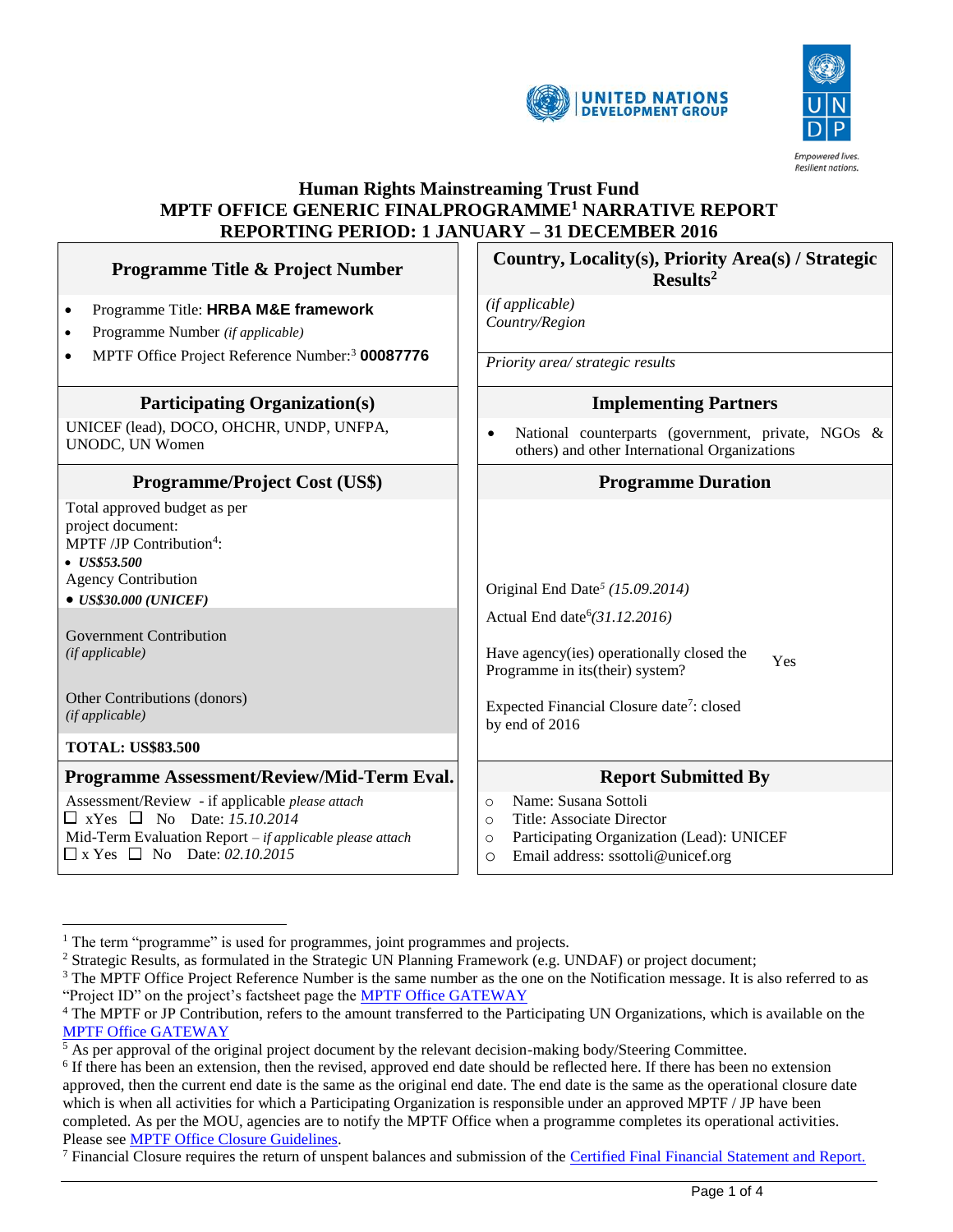### **FINAL PROGRAMME REPORT FORMAT**

### **EXECUTIVE SUMMARY**

In order to respond to a need expressed by UNCTs to increase the support to the UNDAF process, and as part of the United Nations Development Group-Human Rights Working Group's mandate, this project focused on the development of a monitoring and evaluation framework focusing on human rights mainstreaming. This framework is expected to provide a solid framework to support the performance of the UNCT in mainstreaming human rights in their operational activities for development at country level.

### **I. Purpose**

While UNCTs are showing success in integrating a human rights-based approach (HRBA) into their respective UNDAFs, various surveys and mapping exercises showed that there is need for an internal accountability tool to ensure certainty, consistency and coherence in such measurements. Indeed, the findings of previously conducted research and analysis, namely (1) a Mapping of UN Agency Human Rights Mainstreaming Policies and Tools (2011); (2) a Survey on Human Rights Mainstreaming Support for UNCTs; and (3), and a UNDG United Nations Development Assistance Framework (UNDAF) Assessment affirm the need for more concrete support to country teams to integrate human rights in their work. In particular, Resident Coordinators (RC) who participated in the UN Country Team (UNCT) Survey on Human Rights Mainstreaming Support were explicit in their request for a specific tool that would assist them in measuring progress in mainstreaming human rights, and to strengthen accountability across the UN system at country level.

A key objective of the United Nations Development Group-Human Rights Working Group (UNDG-HRWG) is to "promote a coordinated and coherent UN system-wide approach towards the integration of human rights principles and international standards into UN operational activities". To achieve this, one of the indicative activities included in the 2011-2013 Work Plan (and still reflected in the 2015-2016 workplan) was to develop indicators and benchmarks to measure the extent to which UN Country Teams (UNCTs) are mainstreaming human rights in their operational activities for development at country level.

More specifically, the objective of this project was to develop an M&E framework that will focus on the performance of the UNCT, rather than the performance of any one UN organisation. It is expected to make a significant contribution towards clearing the confusion on how human rights are implemented through a focus on equity, and assist the UN as a whole to fulfil its human rights mandate in a more meaningful way.

#### **II. Assessment of Programme Results**

As indicated in the matrix below, the project responds to the following Outcome and Output of the UNDG-HRWG workplan:

- Outcome: UNCTs effectively support national partners to apply a human rights based approach
- Output: UNCTs capacity for mainstreaming human rights in its development work is strengthened

Following the recruitment of the consultant - a development economist with 25 years of work experience, comprising work with OHCHR on identification of human rights indicators - , an inception paper was developed to provide an overview of existing indicators on human rights mainstreaming (strengths/weaknesses) and opportunities for a common M&E framework for UNCTs in this area. This document was also complemented with an options paper setting out various focus areas to consider for the development of the M&E framework, and different modalities to address them. The option paper received extensive comments from The Reference Group which consists of several HRBA focal points and M&E experts (organizations represented are: DOCO, OHCHR, UN Tanzania, UN Viet Nam, UN Women,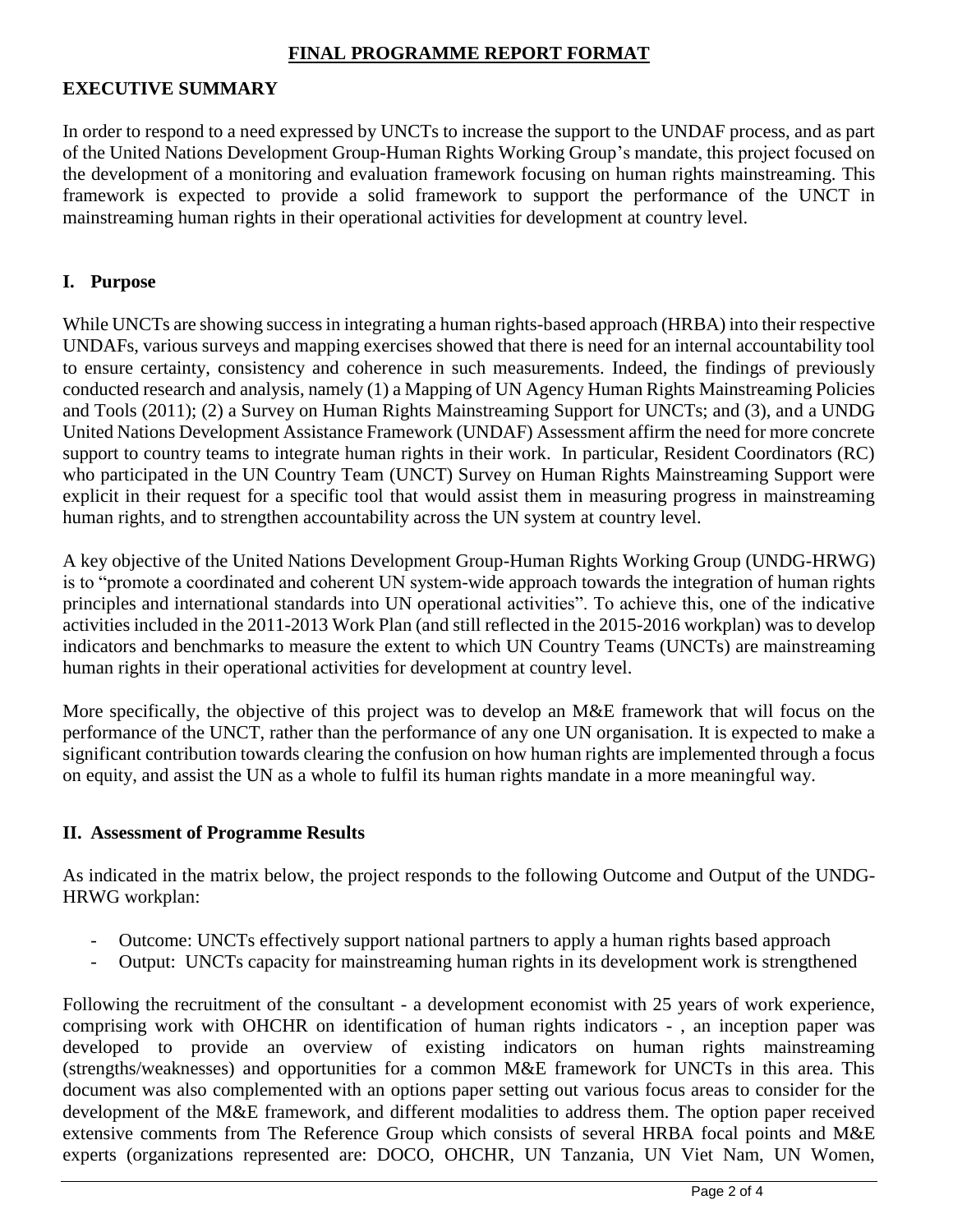UNAIDS, UNDP, UNODC, WHO). These comments were taken into account for the development of the next steps of the project.

These two documents provided an excellent basis for the development of the Human Rights Monitoring & Evaluation Framework which addresses both process and results. The content of this framework was developed based on the feedback provided to the options paper. The design of the proposed M&E framework was guided by the principles of simplicity, usability, measurability. The framework mirrors UNDAF-Delivering as One approach and takes into consideration the various stages of UNDAF development and implementation.

As a final step, and to accompany the M&E Framework, the consultant also developed a very thorough User's Guide to support its implementation, and clarify any ambiguity around the use of different terminologies for human rights implementation at country level. Again, the guide has been developed with the idea of keeping a simple format that would be easy to use on the ground. The User's Guide places the M&E framework, against the backdrop of the broader operational guidance provided to UNCTs on the design, integration and implementation of human rights standards and principles.

This project showed the complexity of bringing human rights mainstreaming and Monitoring & Evaluation together. As both require a certain level of expertise, making the two meet in a way that can be used by any member of the UNCTs proved to be a challenging and very interesting exercise.

With the framework now finalized, the next phase of this project is expected to be pilot testing in the field in order to reflect on any additional adjustment that would be needed to be effectively used. This will take into account the rolling out of other key tools of UNCTs such as the revised UNDAF guidance and Gender scorecard.

# **III. Evaluation, Best Practices and Lessons Learned**

As mentioned in the matrix, the project experienced some delays in implementation linked to the challenge of bringing M&E and HRBA together in a clear, coherent, and most importantly simple way. While the consultant was able to bring the two skills together, it was quite difficult to get a product that would be simple and easy to use for people who do not have one or the other skill. This required quite a bit of work with the consultant, particularly in light of some of the very useful and constructive comments provided by the field and various UN agencies during the development of framework. This led to the development of a very solid technical document which might be slightly adjusted at a later stage following the field testing. With regards to the field testing itself, it was also decided to look at the possibility of joining the roll out of this tool, along with that of other tools that are either finalized or close to that (e.g. the revised UNDAF guidance, Gender scorecard, etc.), to avoid over burdening UNCTs with a multitude of tools to be used at different times.